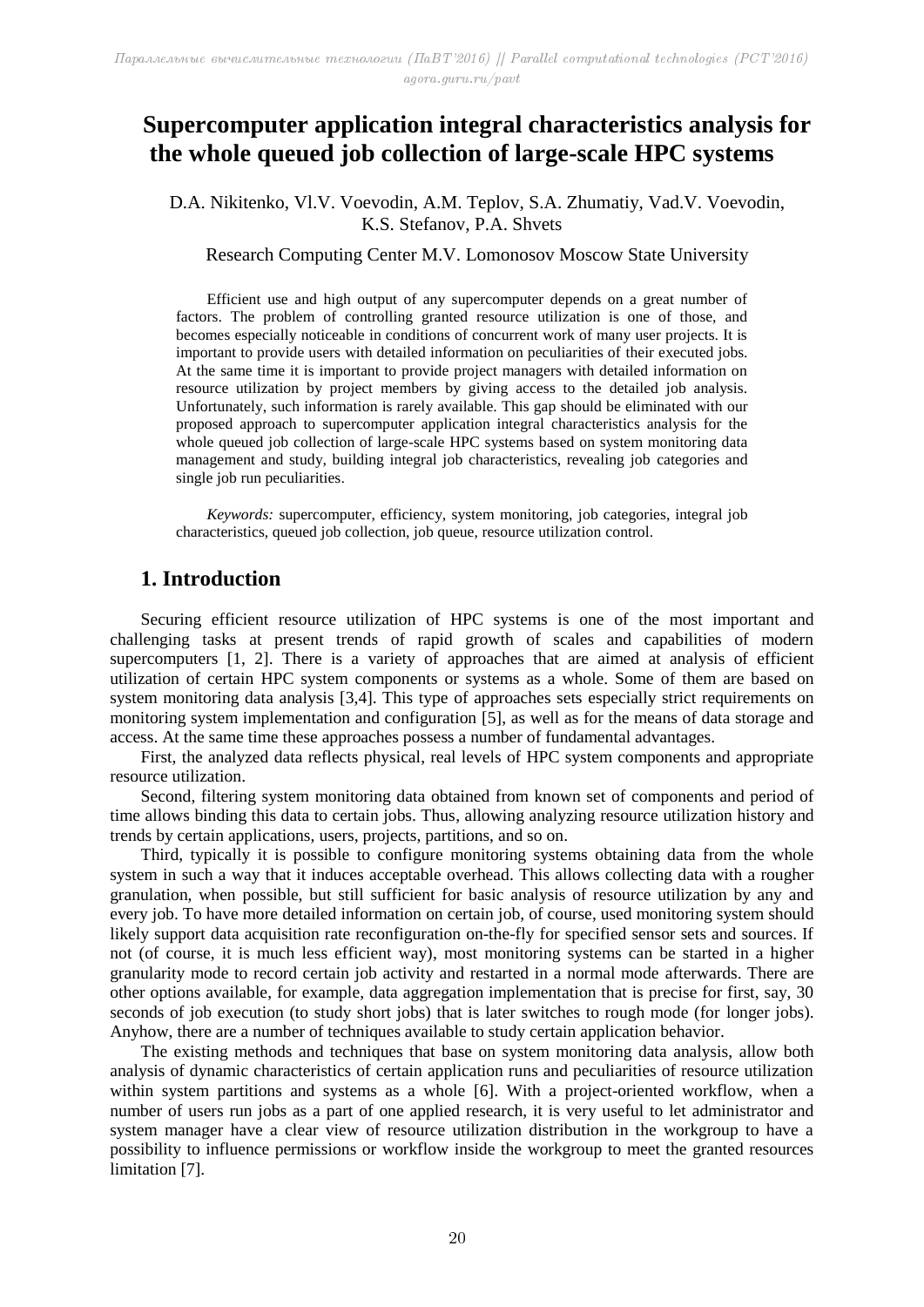Nevertheless there is still need for specialized tools and techniques to analyze available system monitoring data. In a point of fact, the one is needed as a valuable additional tool to the set of implemented approaches in every-day practice of MSU Supercomputer Center [8-11] — a tool for job queue analysis based on system monitoring that would allow revealing job categories, job grouping by some criteria, starting from belonging to user or project domain and other resource manager specific characteristics, to categories by levels and peculiarities of HPC system resource utilization or its combinations.

As a basic technique for such grouping implementing tagging system seems to be an adequate option — assigning special tags to a job description as soon as each tag description criteria is met by job characteristics. Tagging principles are widely successfully used for categorizing and search purposes managing huge collections of data in Internet: news, videos, photos, notes, and so forth, that is quite close to the challenge that is being tackled.

## **2. Job categories and tagging**

The combined analysis of system monitoring data and resource manager log data, as was already mentioned, allows binding raw system monitoring data to certain jobs. This provides means to analyze job dynamics as far as data granularity allows. To analyze the average rate of application resource utilization every dynamic characteristic can serve basis for the calculation of minimum, maximum, average and median values. These types of values are often named integral job characteristics.

When one takes a look at the whole scope of executed jobs for analysis of job queue structure, application run sequences, jobs comparative analysis and even searching for outstanding single job behavior it becomes obvious that it would be very useful to have tools that provide means for revealing job categories based on various criteria.

This functionality can be implemented by introducing special tags. Every tag is based on its own criteria, based on a single integral job characteristic or its combination, resource manager job-related information and any other available info from used data sources. For example tags can correspond to certain average rates of various resource utilization, job ownership, job duration, resource utilization specifics, special execution modes, detailed system monitoring data availability, and so forth.

The approach features means to make efficient grouping and filtration of whole job queue history collection by any improvised combination of specified tags.

Driven by experience of application efficiency and scalability study based on system monitoring data analysis, the authors propose introducing the following job categories on the first stage of implementation. Tag naming is designed to give self-explanatory tag description, nevertheless, every tag must have a detailed full-format description available.

### **2.1 System monitoring data based categories**

### *CPU utilization*

- Tag name: *avg\_CPU\_user LOW* Category: Low CPU user utilization. Criteria: Average value of CPU user doesn't exceed 20%.
- Tag name: *avg\_CPU\_user HIGH* Category: High CPU user utilization. Criteria: Average value of CPU\_user exceeds 40%.
- Tag name: *avg\_CPU\_idle TOO HIGH* Category: CPU is idle for a considerable time. Criteria: Average CPU\_idle value exceeds 25%.

### *Competition of processes for CPU cores*

 Tag name: *avg\_LA LOW* Category: User job is almost out of action, almost no utilization of CPU. Criteria: Average Load Average is below 1.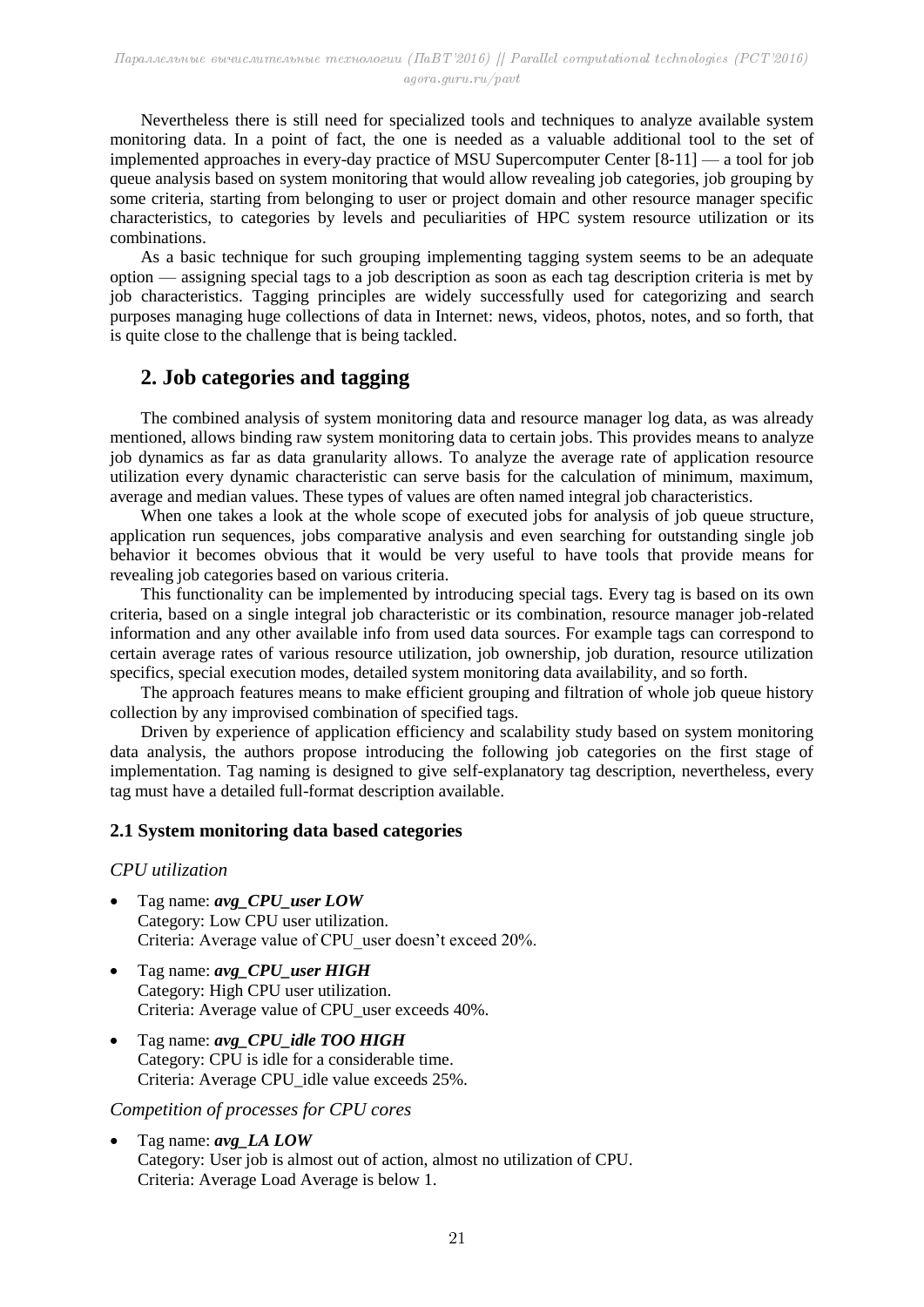Tag name: *avg\_LA SINGLE CORE* Category: Only one process per node is active as an average. Criteria: Average Load Average is approximately 1.

- Tag name: *avg\_LA NORMAL* Category: Optimal competition of processes. Criteria: Average Load Average is approximately equal to the number of cores per node.
- Tag name: *avg\_LA HYPERTHREADED* Category: Normal process competition with hyperthreading is on. Criteria: Average Load Average value is approximately equal to the double number of CPU cores per node.

### *Floating point operations*

 Tag name: *avg\_Flops HIGH* Category: Intensive CPU floating point operations. Criteria: Average value of floating point operations number exceeds 10% of theoretical CPU peak.

## *Interconnect activity*

- Tag name: *avg\_IB\_packages\_num LOW* Category: Low number of inter-node data transmissions. Criteria: Average package send rate does not exceed  $10<sup>3</sup>$  packages per second.
- Tag name: *avg\_IB\_packages\_size TOO LOW* Category: Small size of packages. Criteria: Average package send rate exceeds  $10<sup>3</sup>$  packages per second while average data transmission rate is below 2 kilobytes per second.
- Tag name: *avg\_IB\_speed HIGH* Category: High data transmission intensity. Criteria: Average data transmission rate is over 0,2 Gigabytes per second and up to 1 Gigabytes per second.
- Tag name: **avg\_IB\_speed TOO HIGH** Category: Very high data transmission intensity. Criteria: Average data transmission rate is over 1 Gigabytes per second.

## *Memory utilization*

- Tag name: *avg\_cache\_L1/L3 TOO LOW*  Category: Very low efficiency of cache stack utilization. Criteria: Ratio of the number of L1 misses to the number of L3 misses is below 5.
- Tag name: *avg\_cache\_L1/L3 LOW* Category: Reduced efficiency of cache stack utilization. Criteria: Ratio of the number of L1 misses to the number of L3 misses is below 10.
- Tag name: *avg\_cache\_L1/L3 HIGH* Category: Good efficiency of cache stack utilization. Criteria: Ratio of the number of L1 misses to the number of L3 misses exceeds 10.
- Tag name: *avg\_mem/cache\_L1 LOW* Category: Reduced efficiency of cache L1 utilization. Criteria: Ratio of the number of total memory operations to the number of L1 misses does not exceed 15.
- Tag name: *avg\_memload HIGH* Category: Intensive memory operations. Criteria: Average number of memory operations exceeds 10<sup>9</sup> operations per second.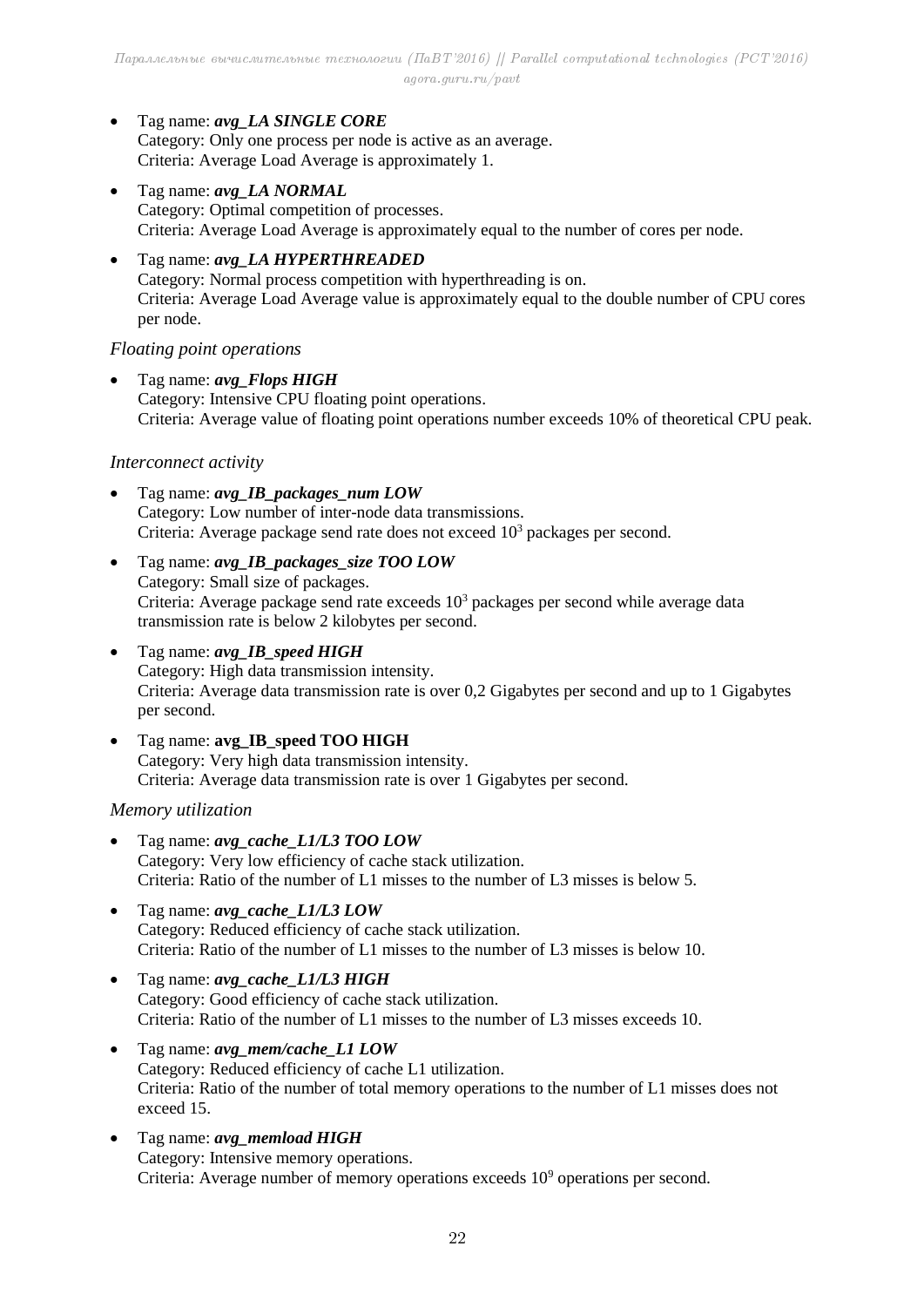## **2.2 Resource manager based categories**

### *Job execution status*

- Tag name: *job\_status COMPLETED* Category: Job is successfully finished.
- Tag name: *job\_status FAILED* Category: Job is finished with an error in program.
- Tag name: *job\_status CANCELED* Category: Job was cancelled by user.
- Tag name: *job\_status TIMEOUT* Category: Job was cancelled by exceeding time limit.
- Tag name: *job\_status NODE\_FAIL* Category: Job is finished with system error.

### *Job submission details*

- Tag name: *job\_time\_limit CUSTOM* Category: Requested time limit is custom.
- Tag name: *job\_start\_script CUSTOM* Category: Job batch file is custom.
- Tag name: *job\_cores\_requested FEW* Category: Not all available CPU cores per node requested.
- Tag name: *job\_cores\_requested SINGLE* Category: Just a single CPU core per node requested.
- Tag name: *job\_MPI INTEL* Category: MPI type used: Intel MPI.
- Tag name: *job\_MPI OpenMPI* Category: MPI type used: OpenMPI.
- Tag name: *job\_nnodes SINGLE* Category: Job used a single node.
- Tag name: *job\_nnodes FEW* Category: Job used from 2 up to 8 nodes.
- Tag name: *job\_nnodes MANY* Category: Job used 8 nodes and above.

*System-dependent peculiarities and partition usage*

Illustrated by the example of "Lomonosov" supercomputer partitions.

- Tag name: *job\_partition REGULAR4* Category: Job allocated to REGULAR4 partition.
- Tag name: *job\_partition REGULAR6* Category: Job allocated to REGULAR6 partition.
- Tag name: *job\_partition HDD4* Category: Job allocated to HDD4 partition.
- Tag name: *job\_partition HDD6* Category: Job allocated to HDD6 partition.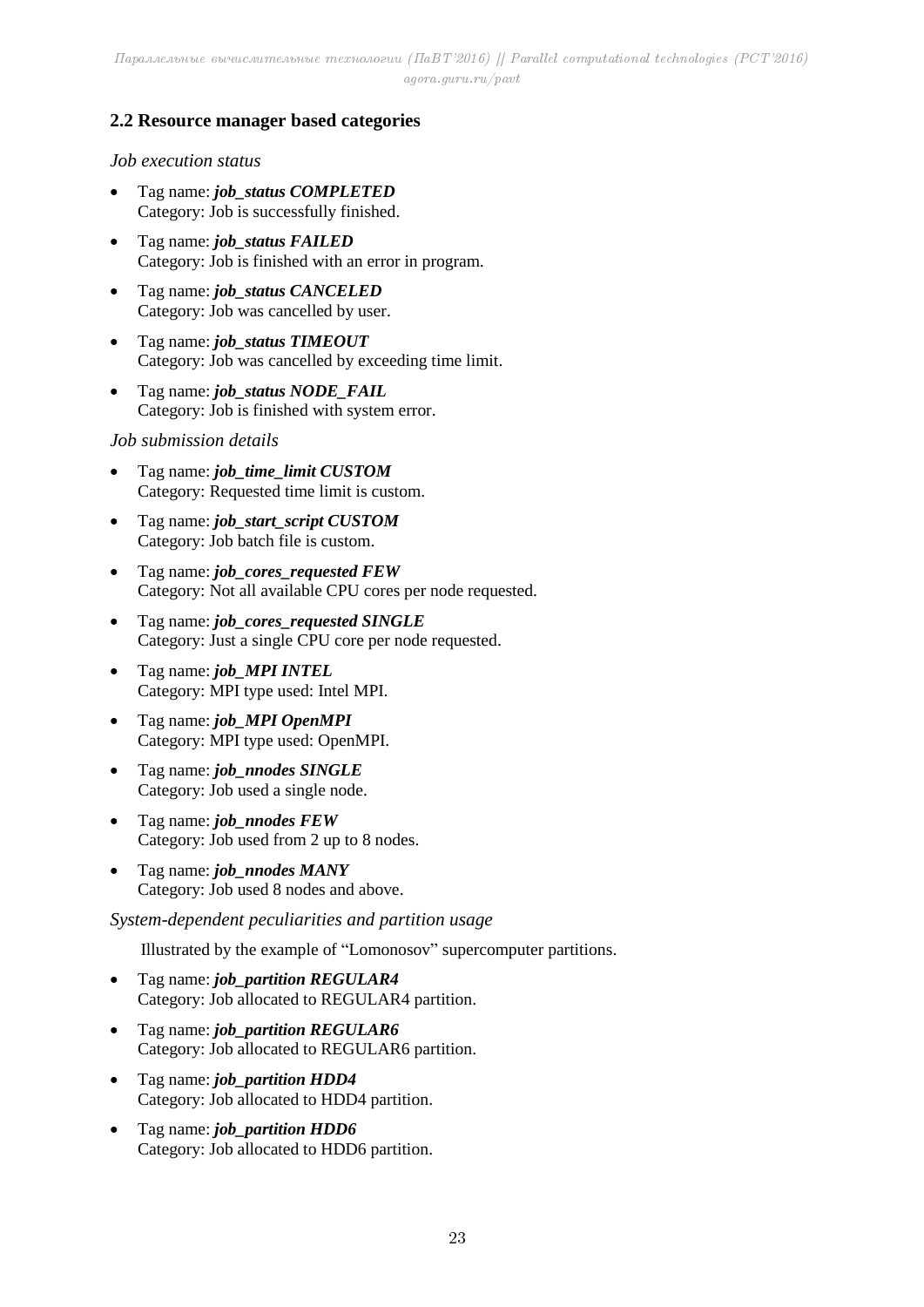- Tag name: *job\_partition SMP* Category: Job allocated to SMP partition.
- Tag name: *job\_partition GPU* Category: Job allocated to GPU partition.
- Tag name: *job\_partition TEST* Category: Job allocated to TEST partition.
- Tag name: *job\_partition GPUTEST* Category: Job allocated to GPUTEST partition.
- Tag name: *job\_partition EXCEPT TEST* Category: Job allocated to regular or high priority partition.
- Tag name: *job\_priority HIGH* Category: Job allocated to partitions with a higher priority (в очередях reg4prio, gpu\_p, dedicated6)

### *Matching partition specifics*

- Tag name: *job\_accell GPU* Category: User application uses accelerators. Accelerator type: GPU.
- Tag name: *job\_accel GPU UNUSED* Category: Job is run on GPU partition, but never uses GPUs.
- Tag name: *job\_disks UNUSED* Category: Job is run on HDD-equipped partition, but never uses local I/O.
- Tag name: *job\_disks TOO LOW* Category: Job is run on HDD-equipped partition, but I/O rate is very low.

### **2.3 Other categories**

Beyond the tags that can be assigned automatically, it is possible to introduce manually-set tags. This is useful when the criteria is cannot be automatically determined. There are now different manual setting options available. First, most typical, selecting the one from known tags lost or introducing new one with human-read and formal description. Second, is pushing some tags like "higher system monitoring rate for the job" via the command line when submitting a job.

This applies for instance to general job description characterizing type of data processing as it is usually known a priori or determined in the course of job behavior study by a specialist:

*job\_behavior DATA MINING,*

```
job_behavior MASTER-SLAVE,
```
*job\_behavior COMMUNICATION,*

```
job_behavior ITERATIVE, etc.
```
In the same manner typical anomalies encountered during analysis course can be specified:

### *job\_bug DEADLOCK,*

*job\_bug DATA RACE, etc*.

It is very useful to specify if a widely used algorithm implementation or software package is used. Just in case, this can provide a great contribution to scalability and algorithms-studying projects, like AlgoWiki [12]:

## *job\_sw VASP, job\_sw FIREFLY,*

*job\_sw GROMACS, etc.*

If detailed reports on job efficiency analysis or issues is available, or specific standard report like JobDigest is available, it is useful to mark such a feature with another tag, for example:.

## *job\_analized, job\_analized JobDigest.*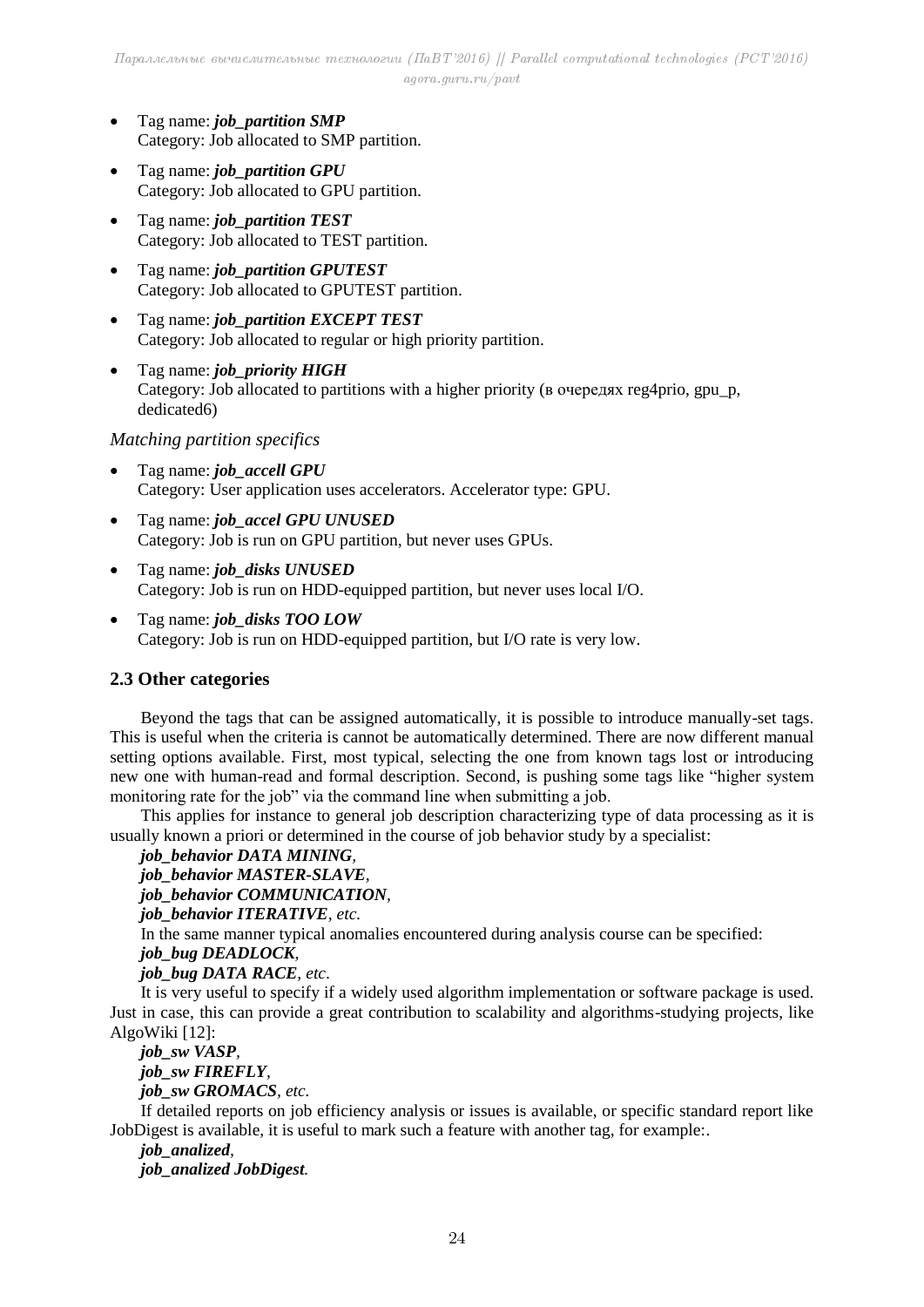# **3. Implementation details**

We keep to the basis of building a tool that might be deployed at any supercomputer center with minimal efforts. We currently support Slurm[13], Cleo[14] resource managers and Ganglia [15], Collectd[16], Clustrx[17], DiMMon [5] (most promising) monitoring systems.

As for integral job characteristics derivation and tagging, PostgreSQL is used as data storage for coarsened system monitoring data and saved job information from resource managers. The saved job info is processed by JavaScript, jQuery with jQuery UI [18] and TagIt [19].

The tag can be assigned to a job only if it is already declared in tag description table. Such a table includes tag id, name, human-readable description, criteria (a specification of SQL request for automatic processing), comments, and a flag of availability that can be set only by administrator. Any user can suggest introducing a new tag, but it will be available only after administrator approval. Information on new tag author is saved in the comments attribute, added the user tag description suggestion and motivation.

All tags can be assigned in two ways: automatically and manually. Any tag set by mistake or error can be manually removed from a job.

#### **Automatic mode**

In this mode, the tags are automatically assigned:

- to all finished jobs according to SQL-based criteria regarding saved integral job characteristics data, information from resource manager and other available saved data;
- as a result of running a special script that processes whole saved job collection info.

In this mode a special attribute would indicate that the tag was set in package (automatic) mode of tag assignment.

#### **Manual mode**

Manual tag assignment is usually done by user, project manager or administrator in the following cases:

- as a result of certain job analysis (specifying algorithm implemented, etc.);
- as a result of specifying the tag via command line when submitting a job;
- any tag in a user-specific tag space (marking out important job runs as a part of the project, etc.).

In this mode an attribute addressing tag author is set, that also allows finding jobs, marked as a part of a certain project or by a certain user.

User-specific tag space consists of regular tags and custom user tags. Any manually assigned tags by a user are seen only in the scope of the project and system administrators. The members of other project see their own tag spaces and the general tag space is available for all of the users.

### **4. Use cases**

Of course, real life use cases are very diverse. It this section we would like to share our experience of every-day usage of the proposed technique as a part of the developed tool approbation at Supercomputer Center of Moscow State University on a few examples just to give a general idea of it.

### **4.1 Revealing jobs, users and projects that practice inappropriate resource utilization**

One of the problems of every-day practice of large-scale supercomputer center with a number of heterogeneous resources and considerable number of users concurring for the resources is a problem of inacceptable efficiency or inappropriate resource utilization. This is of a higher priority for specific limited resources, like compute nodes equipped with specialized accelerators, local disks, extra memory or other hardware and software that is critical for some applications and at the same time these nodes can still be used by applications that do not need that specific type of resources that the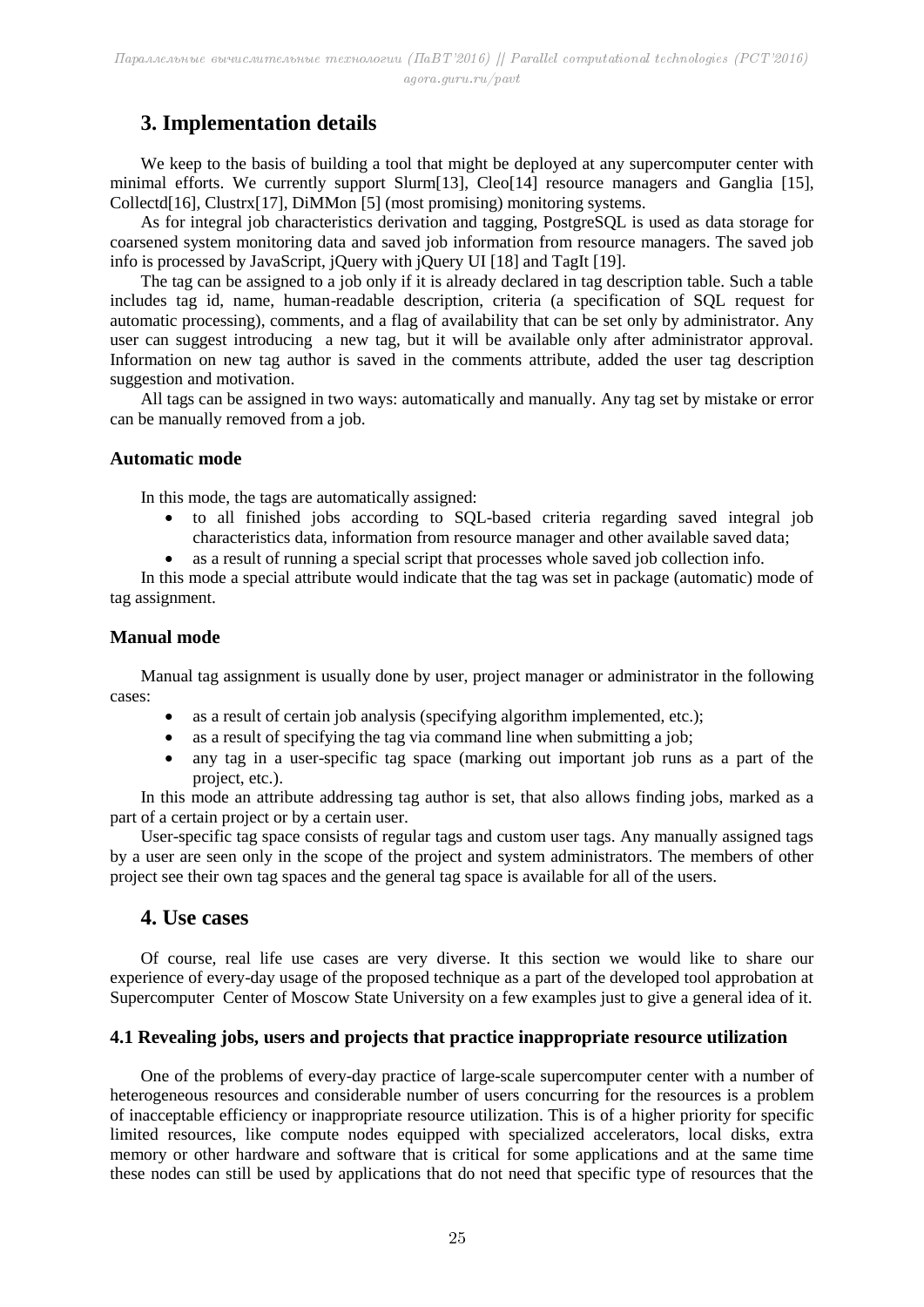nodes possess. Such nodes usually have a high potential for resource-demanding specific applications and for the large systems like "Lomonosov" are usually managed as a separate partition with a special queuing options to allow submitting jobs to the appropriate partition. This is vital for projects that perform computations only due to the advantages of such partitions, so by queuing to the desired partition user get a guarantee that their application would have all necessary resources at disposal.

Nevertheless, when analyzing the whole job collection for such partitions it appears that there are numerous job runs that do not use any partition facilities benefits. Of course, sometimes algorithm peculiarities can use resources with totally different intensity, but further analysis usually shows that the majority of suspicious jobs never use any benefit of such partitions. The reasons can be different, but usually it is a shorter wait time in a queue.

This can be seen on GPU partitions with user job runs that never use GPUs. A slightly different situation is seen on HDD-equipped nodes with absent or extreme low disk usage rate and finally, single-process application that don't benefit from multiple CPU cores can be seen almost on any partition regardless of hardware and software.

It is important to find the root cause of such applications behavior and as soon as the reason is found and changes by user or administrator are applied, the ratio of such jobs can be lowered that would immediately raise HPC system efficiency and overall throughput.

The most popular reasons are:

- Problems inside the application, program or algorithm. The user is sure that he needs resources, but in practice application doesn't utilize any or utilizes at extremely low rates.
- Problems of HPC system. The declared resources are not available on the nodes.
- Inappropriate job allocation. This can be both a mistake, and cheating for lower job waiting time.

Regardless of real reason, these job runs lead to a higher wait time for the jobs that really need specific resources.

The search for such jobs can be automated using integral job characteristics and some of introduced tags.

For example, to filter the jobs allocated to GPU partition with no usage of accelerator one can use tags *job* partition GPU and *job* accel GPU UNUSED at the same time. Next, one can cut off jobs allocated to the test partition as of no interest. The rest jobs that are assigned *job\_status COMPLETED* tag probably do not need GPUs at all, as finished successfully with no registered GPU usage. At this point two options are available whether it is a mistake (user or system) or it was done by user intentionally, trying to reduce job wait time as wait time in specific partitions is sometimes less than in regular.

A very similar situation is seen for HDD-equipped nodes. Jobs that are tagged with *job\_partition HDD4*, *job\_partition HDD6*, *job\_disks UNUSED* or *job\_disks TOO LOW* can potentially be successfully executed at regular partitions. Note that there appears an option of very low resource utilization. This means that disk operations might be easily replaced with network file system operations with minimal additional overhead or even without it.

For those jobs that are tagged with *job\_nodes SINGLE* and *avg\_LA SINGLE CORE* or *avg\_LA LOW*, it is quite reasonable to inquire what for it was submitted to the supercomputer. Such jobs use a single node and a single core (or just few processes per node) and can potentially run well on a desktop. Unfortunately such jobs are met very often.

Users who submit types of jobs mentioned above must be contacted to figure out the reasons of the revealed facts of inappropriate and inefficient resource utilization. The problems found should be resolved. If cheating is met or it is proved that the executed jobs do not really need HPC resources, quotas for corresponding user accounts and projects can be reduced to the extent of blocking.

Let us take a look at one of real-life examples. Figure 1 illustrates the filtered job list allocated to regular partitions with automatically *avg. LA SINGLE CORE* tag assigned. It is clearly seen that the jobs have a low LoadAverage close to 1 as filtered by the tag, at the same time having very low CPU\_user. Note, that it is not a test partition and all jobs are run on a single node, grabbing 8 cores on regular4 and hdd4 partitions!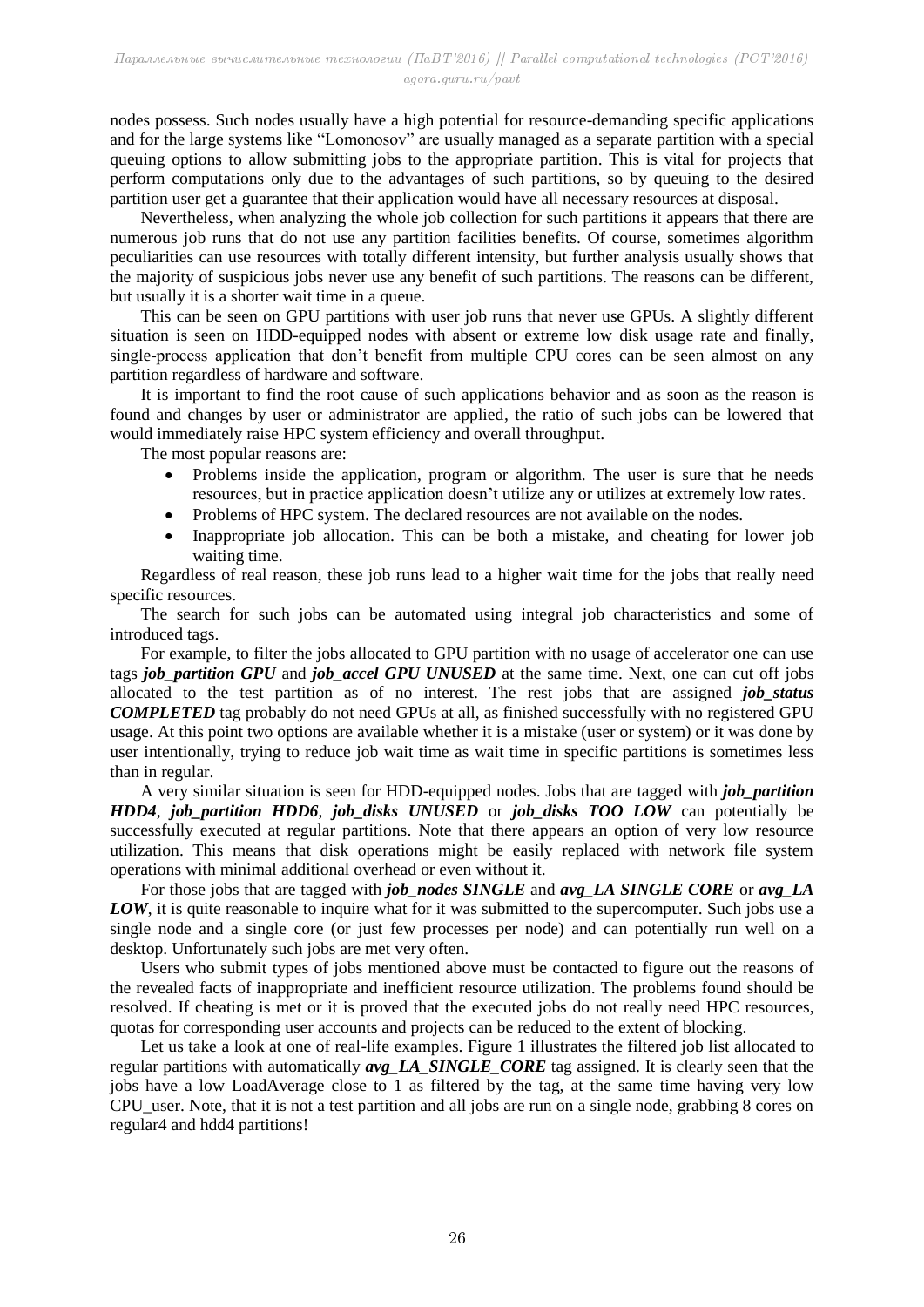Параллельные вычислительные технологии (ПаВТ'2016) || Parallel computational technologies (PCT'2016) agora.guru.ru/pavt

| auto avg LA SINGLE CORE x Add tags to filter the table |                        |                        |                        |                   |                      | single node<br><b>CPU_user</b> |          |            |             |                 |                       |              |              |                 | <b>LoadAvg</b>  |                  |             |
|--------------------------------------------------------|------------------------|------------------------|------------------------|-------------------|----------------------|--------------------------------|----------|------------|-------------|-----------------|-----------------------|--------------|--------------|-----------------|-----------------|------------------|-------------|
| query                                                  | Short table Long table |                        |                        |                   |                      |                                |          |            |             |                 |                       |              |              |                 |                 |                  |             |
| $\bullet$                                              | account                | 0 t start              | $0$ tend               | <b>0</b> state    | 0 cores hou <b>e</b> | num cord                       | duration | partitions | avg_cpu_use | avg_cpu_flops 0 | avg cpu perf 11d repl | avg lic miss | avg mem load | avg_mem_store_0 | avg ib rcv data | avg ib xmit date | avg loadave |
| 2383                                                   | edwins (TM             | 2016-02-04<br>06:25:13 | 2016-02-04<br>07:51:49 | <b>COMPLETED</b>  | 11.55                |                                | 86       | regular4   | 6.52        | 8979330.0       | 183216.0              | 118759.0     | 37346000.0   | 22979700.0      | 1732.93         | 1967.65          | 1.00467     |
| 2967                                                   | <b>Maliburgs</b>       | 2016-02-03<br>05:54:57 | 2016-02-03<br>07:58:22 | <b>FAILED</b>     | 16.46                |                                | 123      | regular4   | 6.07174     | 28813500.0      | 1132060.0             | 101059.0     | 30475200.0   | 13338400.0      | 1719400.0       | 4526380.0        | 0.994348    |
| 12373                                                  | <b>STATISTICS</b>      | 2016-02-03<br>00:59:36 | 2016-02-03<br>04:24:47 | COMPLETED         | 27.36                |                                | 205      | hdd4       | 0.092307    | 1498.76         | 30833.7               | 1890.64      | 594213.0     | 245048.0        | 80744.6         | 79506.6          | 0.994103    |
| 2371                                                   | Australia ITN          | 2016-02-02<br>22:01:55 | 2016-02-02<br>22:22:17 | <b>COMPLETED</b>  | 2.72                 | 8                              | 20       | regular4   | 10.27       | 8689710.0       | 166478.0              | 124506.0     | 37970300.0   | 23214700.0      | 2142.9          | 2049.93          | 10          |
|                                                        | Milt_annound.          | 2016-02-02<br>18:53:35 | 2016-02-02<br>19:54:02 | <b>TIMEOUT</b>    | 8.06                 | $\mathbf{R}$                   | 60       | regular4   | 7.03        | 8864480.0       | 153599.0              | 96245.3      | 37148900.0   | 22867400.0      | 0.0             | 0 <sub>0</sub>   | 1.001       |
|                                                        | Andrewina, 1714        | 2016-02-02<br>16:58:39 | 2016-02-02<br>17:33:38 | <b>FAILED</b>     | 4.66                 | 8                              | 34       | regular4   | 6.12        | 9650980.0       | 56315.4               | 20220.9      | 36315500.0   | 22835900.0      | 0.0             | 0.0              | 0.99        |
| 2353                                                   | <b>LESANDO</b>         | 2016-01-28<br>14:51:53 | 2016-01-31<br>14:52:04 | <b>TIMEOUT</b>    | 576.02               | $\mathbf{\hat{R}}$             | 4320     | regular4   | 6.19784     | 7540280.0       | 287333.0              | 32770.1      | 8116410.0    | 4075520.0       | 50941.7         | 2798470.0        | 0.994907    |
| 2360                                                   | <u>kontribus mus</u>   | 2016-01-31<br>02:07:46 | 2016-01-31<br>05:33:30 | <b>COMPLETED</b>  | 27.43                | Up to 3 days                   |          |            | 0.0489744   | 25378.4         | 177844.0              | 46266.7      | 19580800.0   | 12530700.0      | 54673600.0      | 844684.0         | 0.900513    |
| 1230559                                                | <b>STATISTIC SPIT</b>  | 2016-01-24<br>08:28:31 | 2016-01-27<br>08:28:33 | COMPLETING 576.00 |                      | duration!!!                    |          |            | 10.6563     | 36771700.0      | 323722.0              | 876.039      | 25520100.0   | 5824880.0       | 2890.48         | 2911.17          | 0.98058     |
| 12302                                                  | saddumn                | 2016-01-23<br>09:14:31 | 2016-01-25<br>05:30:34 | <b>COMPLETED</b>  | 354.14               | $\mathbf{B}$                   | 2656     | regular4   | 6.25704     | 29631700.0      | 1163360.0             | 110499.0     | 29963900.0   | 12936200.0      | 5563.94         | 5926180.0        | 1.00758     |
| 1230057                                                | متشف                   | 2016-01-23<br>03:22:49 | 2016-01-24<br>18:48:44 | COMPLETING 315.46 |                      |                                | 2365     | regular4   | 6.08654     | 311.465         | 6483.29               | 409.6        | 114895000.0  | 25839200.0      | 1704.98         | 1907.76          | 1.01085     |
| 230597                                                 | vis, 202030            | 2016-01-24<br>13:02:31 | 2016-01-24<br>13:28:52 | <b>FAILED</b>     | 3.51                 | 8                              | 26       | hdd4       | 0.253333    | 116354.0        | 2007430.0             | 539.793      | 51266300.0   | 32041400.0      | 3184.72         | 2307.22          | 0.986667    |
| 1230097                                                | <b>SARAHAN</b>         | 2016-01-23<br>06:34:42 | 2016-01-23<br>11:09:05 | COMPLETING 36.58  |                      | 8                              | 274      | regular4   | 0.0424528   | 310.48          | 8636.37               | 420.936      | 39045500.0   | 6020430.0       | 1760.95         | 1911.44          | 1.00528     |
| 23022                                                  | saabbarro              | 2016-01-23<br>09:14:31 | 2016-01-23<br>09:46:39 | <b>FAILED</b>     | 4.28                 | $\mathbf{\hat{R}}$             | 32       | regular4   | 5.418       | 22515000.0      | 1447870.0             | 83310.4      | 33935100.0   | 16352300.0      | 7107.31         | 149630.0         | 1.002       |
| 123014                                                 | تحافظت                 | 2016-01-22<br>21:52:12 | 2016-01-23<br>02:52:32 | <b>TIMEOUT</b>    | 40.04                | $\hat{R}$                      | 300      | regular4   | 0.825517    | 113100.0        | 1877160.0             | 7024.57      | 49070900.0   | 30596800.0      | 46279200.0      | 133681.0         | 1.01707     |
| 123019                                                 | <b>JANS</b>            | 2016-01-23<br>00:16:42 | 2016-01-23<br>00:53:46 | <b>COMPLETED</b>  | 4 94                 | $\dot{R}$                      | 37       | hdd4       | 0.904       | 51709.4         | 2285050.0             | 3309.51      | 42122700.0   | 24885900.0      | 25130.5         | 2207980.0        | 1.048       |
| 2301                                                   | تحصد                   | 2016-01-23<br>00:07:12 | 2016-01-23<br>00:49:11 | <b>COMPLETED</b>  | 5.60                 |                                | 41       | hdd4       | 0.923333    | 49520.7         | 2304560.0             | 4253.29      | 42744700.0   | 25238900.0      | 23307.5         | 2071330.0        | 1.03        |
|                                                        | sthou                  | 2016-01-22<br>13:03:29 | 2016-01-22<br>14:43:45 | <b>TIMEOUT</b>    | 13.37                | $\mathbf{a}$                   | 100      | regular4   | 0.639444    | 118970.0        | 1941090.0             | 5203.37      | 50921000.0   | 31777900.0      | 54200400.0      | 107747.0         | 1.00778     |
| 22923                                                  | ab. 252651             | 2016-01-21<br>12:44:15 | 2016-01-21<br>15:25:46 | <b>FAILED</b>     | 21.54                |                                | 161      | regular4   | 0.462903    | 377364.0        | 1954350.0             | 1676.62      | 49992900.0   | 31221100.0      | 3537700.0       | 32939.6          | 1.01516     |

**Fig 1.** Filtered single-process jobs found in real job queue in various regular partitions

A close look at the longest job owner that was cancelled by timeout illustrates that the user always runs such single-node, even single-process jobs regardless of partitions (Figure 2).

|         |                     |                     |                     |                   | single node          |                  |                       |            | CPU_user     |                      |                                      |              |                   |                 |                 |                  | LoadAvg     |
|---------|---------------------|---------------------|---------------------|-------------------|----------------------|------------------|-----------------------|------------|--------------|----------------------|--------------------------------------|--------------|-------------------|-----------------|-----------------|------------------|-------------|
| -91     | account<br>٠        | t start             | $0$ tend            | <b>0</b> state    | <b>4</b> cores hours | <b>rrum</b> core | duration <sup>1</sup> | partitions | avg cpu used |                      | avg_cpu_flops0 avg_cpu_perf_ffd_rep@ | avg tic mise | avg mem load<br>٠ | avg mem atore 4 | avg ib rcv data | avg ib xmit data | avg_loadavg |
|         | <b>SOAMS</b>        | 2016-02-01 11:38:57 | 2016-02-04 11:40:05 | TIMEOUT           | 864.23               | 12               | 4321                  | hdd6       | 4.15912      | 18580900.0 617467.0  |                                      | 48928.4      | 19568700.0        | 8900490.0       | 9570.56         | 5500530.0        | 101378      |
|         | <b>Military</b>     | 2016-02-03 05:54:57 | 2016-02-03 07:58:22 | FAILED            | 16.46                |                  | 123                   | regular-   | 6.07174      | 28813500.0 1132060.0 |                                      | 101059.0     | 304752000         | 13338400.0      | 1719400.0       | 4526380.0        | 0 994348    |
|         | noalton             | 2016-01-28 14:51:53 | 2016-01-31 14:52:04 | TIMEOUT           | 576.02               |                  | 4320                  | regular-   | 6 19784      | 7540280.0            | 287333.0                             | 32770        | 8116410.0         | 4075520.0       | 50941.7         | 2798470.0        | 0.994901    |
|         | nost tuni           | 2016-01-28 05:26:13 | 2016-01-31 05:26:26 | TIMEOUT           | 864.04               | 12               | 4320                  | regular    | 8 7 7 8 5 5  | 35173200.0 1282790.0 |                                      | 111023.0     | 368442000         | 16344900.0      | 6099.59         | 5280840.0        | 0 929849    |
|         | <b>COMMON</b>       | 2016-01-28 05:26:13 | 2016-01-31 05:26:26 | TIMEOUT           | 864.04               | 12               | 4320                  | regular    | 4.186        | 17402500.0 642886.0  |                                      | 57124.4      | 18246300.0        | 8096580.0       | 6317.03         | 5365910.0        | 0.943202    |
|         | <b>GOALS</b> ON     | 2016-01-28 03:02:12 | 2016-01-31 03:02:18 | TIMEOUT           | 864.02               | 12               | 4320                  | hdd6       | 38758        | 16865000.0 512477.0  |                                      | 39170.0      | 17881700.0        | 8301980.0       | 8482.06         | 4987560.0        | 0.951705    |
|         | nsektoni            | 2016-01-28 02:58:55 | 2016-01-31 02:59:18 | TIMEOUT           | 864.08               | 12               | 4320                  | hdd6       | 3 84146      | 17714600.0           | 596533.0                             | 44937        | 17912600.0        | 8211870.0       | 7297 53         | 4735980.0        | 0.93997     |
| 2353    | nashin              | 2016-01-28 05:26:13 | 2016-01-29 14:47:57 | COMPLETED         | 400.35               | 12.              | 2001                  | regular    | 382857       | 14801900.0 549469.0  |                                      | 36831.0      | 16487800.0        | 7705300.0       | 8528 29         | 4514320.0        | 0 879849    |
| 2353    | souther             | 2016-01-28 14:51:53 | 2016-01-28 21:38:14 | COMPLETED         | 54.18                |                  | 406                   | regular    | 0.232025     | 1018890              | 1674760.0                            | 426 425      | 44143200.0        | 27594000.0      | 2333850         | 2114.24          | 0 86620     |
| 123021  | soulton             | 2016-01-23 11:07:01 | 2016-01-26 11:07:01 | COMPLETING        | 864.00               | 12               | 4320                  | regular    | 3 12061      | 11653100.0 430194.0  |                                      | 33646.2      | 12861800.0        | 5889370.0       | 5031.85         | 3782510.0        | 0.68348     |
| 1230226 | 108,500             | 2016-01-23 11:07:01 | 2016-01-26 11:07:01 | <b>COMPLETING</b> | 864.00               | 12               | 4320                  | regular    | 283212       | 12887500.0 464008.0  |                                      | 40734.5      | 13325100.0        | 5830350.0       | 4762.23         | 3930580.0        | 0.680046    |
| 1230222 | ostan               | 2016-01-23 11:07:01 | 2016-01-26 11:07:01 | COMPLETING        | 864.00               | 12               | 4320                  | regular    | 3.04609      | 12865600.0 490842.0  |                                      | 44162        | 13322300.0        | 5808760.0       | 4718.03         | 3975610.0        | 1 66074     |
|         | scalifico           | 2016-01-23 09:14:31 | 2016-01-26 09:15:01 | TIMEOUT           | 576.07               |                  | 4320                  | regular    | 4.33655      | 54327600             | 204065.0                             | 23269.9      | 5665850.0         | 2800020.0       | 3349.31         | 2095440.0        | 0.72137     |
| 123821  | <b>STARTING</b>     | 2016-01-23 01:13:21 | 2016-01-26 01:13:31 | <b>COMPLETING</b> | 864.03               | 12               | 4320                  | hdd93      | 3 36 6 25    | 15536600.0 556017.0  |                                      | 46465.0      | 15998200.0        | 7040100.0       | 5270.36         | 4771740.0        | 081913      |
| 23022   | soulton             | 2016-01-23 09:14:31 | 2016-01-25 05:30:34 | COMPLETED         | 354.14               |                  | 2656                  | regular    | 6,25704      | 29631700.0 1163360.0 |                                      | 110499.0     | 29963900.0        | 12936200.0      | 5563.94         | 5926180.0        | 1.00758     |
| 23022   | souther             | 2016-01-23 01:42:10 | 2016-01-24 19:09:57 | COMPLETED         | 497.56               | 12               | 2487                  | hdd6       | 4 19259      | 17882200.0 671697.0  |                                      | 52291.5      | 19600100.0        | 8959310.0       | 60022           | 6291390.0        | 1.01723     |
|         | souther             | 2016-01-23 09:14:31 | 2016-01-23 09:46:39 | FAILED            | 4.28                 |                  | 32                    | regular-   | 5:418        | 22515000.0 1447870.0 |                                      | 83310.4      | 33935100.0        | 16352300.0      | 7107.31         | 149630.0         | 1.002       |
|         | nostra              | 2016-01-14 22:18:39 | 2016-01-17 22:18:58 | TIMEOUT           | 864.06               | 12               | 4320                  | regular    | 4 63891      | 20412900.0 729143.0  |                                      | 68086.3      | 20612200.0        | 9038480.0       | 5362.19         | 5557470.0        | 1.01106     |
|         | rabilitan           | 2016-01-14 10:33:03 | 2016-01-17 10:33:28 | TIMEOUT           | 864.08               | 12               | 4320                  | hdd5       | 4 14311      | 205565000 7361840    |                                      | 69529.3      | 20302000.0        | 8827940.0       | 5982.59         | 5083250.0        | 1.00708     |
|         | <b>COAL FORD</b>    | 2016-01-14 10:29:03 | 2016-01-17 10:29:28 | TIMEOUT           | 576.06               |                  | 4320                  | regular-   | 6.14744      | 28706300.0           | 1051800.0                            | 105584.0     | 29685900.0        | 12895800.0      | 6108 46         | 5543890.0        | 1.00313     |
|         | <b>GOASSIL</b>      | 2016-01-14 10:27:03 | 2016-01-17 10:27:28 | TIMEOUT           | 864.08               | 12               | 4320                  | regular    | 420599       | 19444700.0 725574.0  |                                      | 64734.5      | 19696400.0        | 85328100        | 6016.08         | 5398490.0        | 1 01332     |
|         | nosta               | 2016-01-14 10:21:03 | 2016-01-17 10:21:28 | TIMEOUT           | 864.08               | 12               | 4320                  | hdd6       | 4.12558      | 19613900.0           | 723350.0                             | 65947.4      | 20077000.0        | 8794960.0       | 6225 52         | 5569600.0        | 1.01158     |
|         | novities            | 2016-01-14 10:19:03 | 2016-01-17 10:19:28 | TIMEOUT           | 576.06               |                  | 4320                  | regular    | 6.31773      | 26716300.0 903650.0  |                                      | 85406.0      | 29256300.0        | 13303000.0      | 6462.67         | 5527590.0        | 1.00614     |
|         | noktion             | 2016-01-14 10:17:03 | 2016-01-17 10:17:28 | TIMEOUT           | 576.06               |                  | 4320                  | regular-   | 6 80768      | 28269100.0 1019160.0 |                                      | 96569.8      | 29877400.0        | 13262000.0      | 6019.81         | 4728780.0        | 1 00182     |
| 2203    | ncalificos          | 2016-01-14 10:35:03 | 2016-01-15 21:11:48 | CANCELLED         | 415.35               | 12               | 2076                  | regulari   | 4:18375      | 19663500.0 697625.0  |                                      | 65144.6      | 20068600.0        | 8652860.0       | 655198          | 5572640.0        | 1.02867     |
| 226     | noktus              | 2016-01-14 10:14:03 | 2016-01-14 12:55:14 | CANCELLED         | 32.24                | 12               | 161                   | regular    | 4.10677      | 19690100.0 715612.0  |                                      | 649646       | 19935300.0        | 8568990.0       | 51369           | 5159180.0        | 1.00065     |
|         | southe              | 2016-01-11 10:36:07 | 2016-01-14 09:32:41 | FAILED            | 567.54               |                  | 4256                  | regular-   | 4:31072      | 22211700.0           | 761182.0                             | 76557        | 217132000         | 9393860.0       | 34642.4         | 3535160.0        | 0.698068    |
|         | <b>SOART SOFTEN</b> | 2016-01-13 00:13:04 | 2016-01-14 09:32 40 | <b>FAILED</b>     | 399.92               | 12               | 1999                  | hddB       | 1:44131      | 8034220.0            | 275615.0                             | 25363.3      | 7120080.0         | 3047080.0       | 33879.8         | 1847890.0        | 0.396633    |

**Fig 2.** Jobs of a certain user appear to be all single-process

### **4.2 Finding jobs with high Flops intensity and high efficiency**

Apart from finding problem cases, there is a task of finding well-optimized jobs that utilize HPC resources with high efficiency. These jobs owners are usually experienced users with high qualification in parallel programming and fine tuning of software that secures highly efficient supercomputer load. The contact with such users is very important first and foremost to learn the techniques used and share them with novice users, contributing to FAQ/wiki sections of helpdesk and so on. The experienced users are very likely to be invited to give public lectures, make reports on seminars and join other educational activities.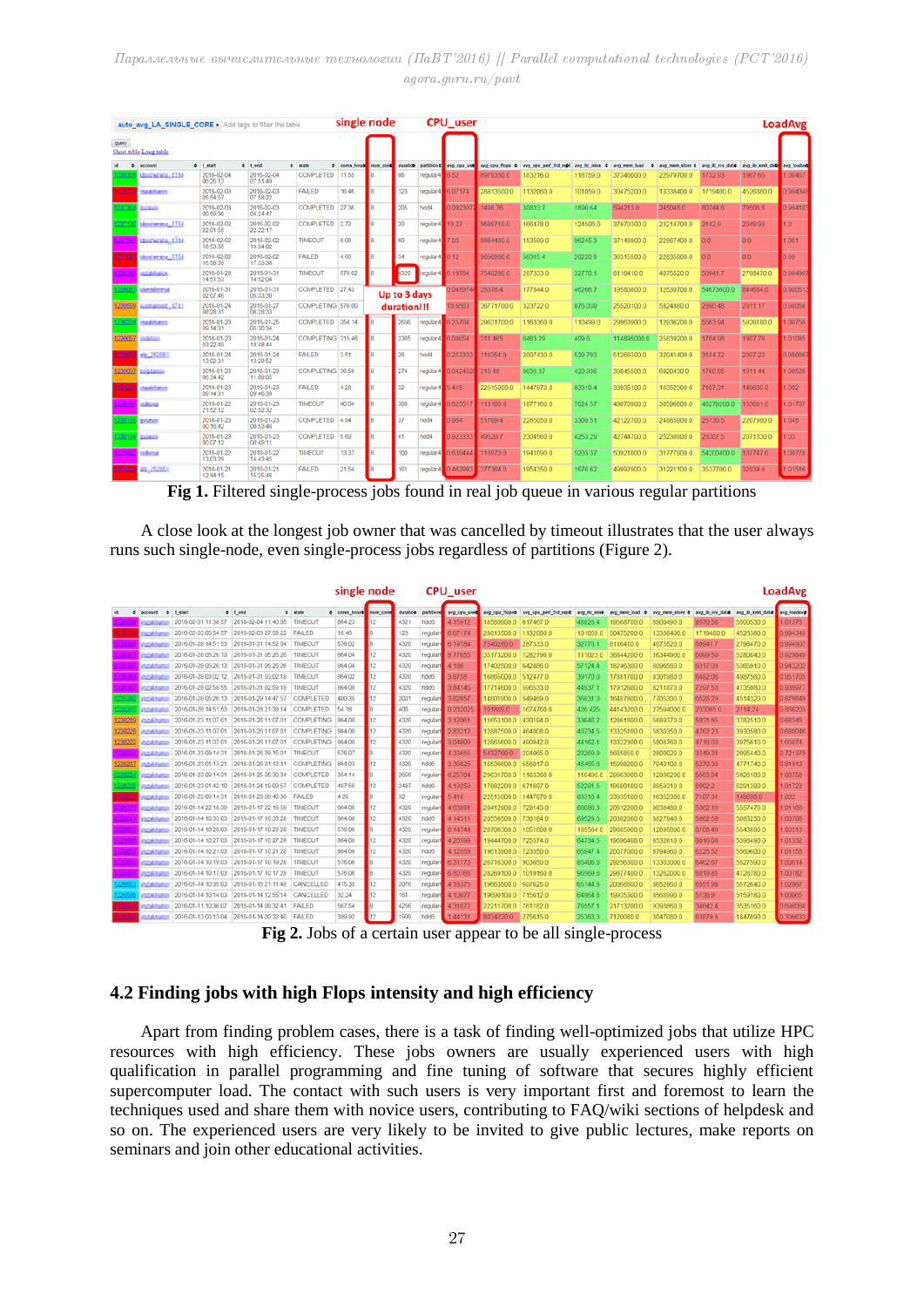As a rule, most of jobs with high floating point intensity are tagged with *avg\_Flops HIGH*, *avg* CPU user HIGH tags and most efficient apps in terms of memory utilization are tagged *avg\_cache\_L1/L3 HIGH*. Filtered by these criteria jobs are usually having good data locality, they are well-balanced and show high performance.

The deeper analysis of such jobs allows revealing optimal command line and compiler options for the variety of categories of standard applications and algorithm implementations. Once such a job is approved to be a well-optimized typical example of a SW package usage or algorithm implemented, a proper tag, corresponding to such a category can be set (like *job\_sw VASP*). This provides means for the comparative analysis of similar jobs. This can also serve as a good basis for the more detailed analysis of the whole job collection and revealing inefficient applications and users that use resources inefficiently.

#### **4.3 Finding applications with special need for large amounts of memory**

Many users of supercomputer complex run applications that are resource-demanding regarding amount of available memory per process. Such applications are usually effective enough, but are often scaled down in different ways to fit available memory, for example, reducing number of MPI processes per node and so on.

Such applications are usually run on a considerable number of nodes and LoadAvg values are below the number of CPU cores per node. These jobs are usually tagged with *avg\_memload HIGH*, and related to node and core usage tags *avg\_LA SINGLE CORE*, *job\_nnodes FEW* or *job\_nnodes MANY*.

If such a job is found in the 6-cored CPU "Regular 6" partition (tagged with *job\_partition REGULAR6*), even changing allocation to the "Regular 4" partition can be an optimization choice leading to reducing the number of idle CPU cores per node by 4 cores (2\*6–2\*4).

Some of such applications can also benefit from moving to hybrid MPI+OpemMP or MPI+Cilk models. If such a model cannot be applied, some of the applications can be reallocated to SMP partition with much larger amounts of memory available.

### **4.4 Revealing categories of issues and inefficient behavior**

The accumulation of statistics and knowledge on the problems of parallel applications is one of the most important components of the HPC center job collection analysis. The ability to add tags to the analyzed jobs related to the implementation issues found is a useful feature for this purpose as well as tags corresponding to non-efficient use of computing resources, hardware problems or other features found in course of job execution characteristics analysis.

When analyzing inefficient, abnormal application behavior of a single run or of a sequence of jobs, based on the certain software package, it is often needed to contact the user, the application owner who can provide additional information on the program details: algorithm implementation used, program architecture and structure, computing model and so on up to dependencies on input data and command line options. All this information should be recorded to aid further analysis of similar applications and categories.

If any application run is being analyzed it is useful to mark and tag the used system software details. This is true first of all regarding the math libraries used, compiler and compiler options, MPI type, etc. This provides the basis for the comparative analysis of similar jobs or sequences of jobs. If differences in behavior are found, one can continue deep study on the reason origin: user application reaction, system software configuration, etc.

All widely-met issues like data race, deadlocks and so forth can be marked by special tags (*job\_bug DATA RACE*, *job\_bug DEADLOCK*, etc.). This can help in further analysis of other jobs. One can compare strange program behavior to the analyzed profiles marked as having specific issues. Once a similar behavior is found, it can be a key to resolving the problems of the originally analyzed job.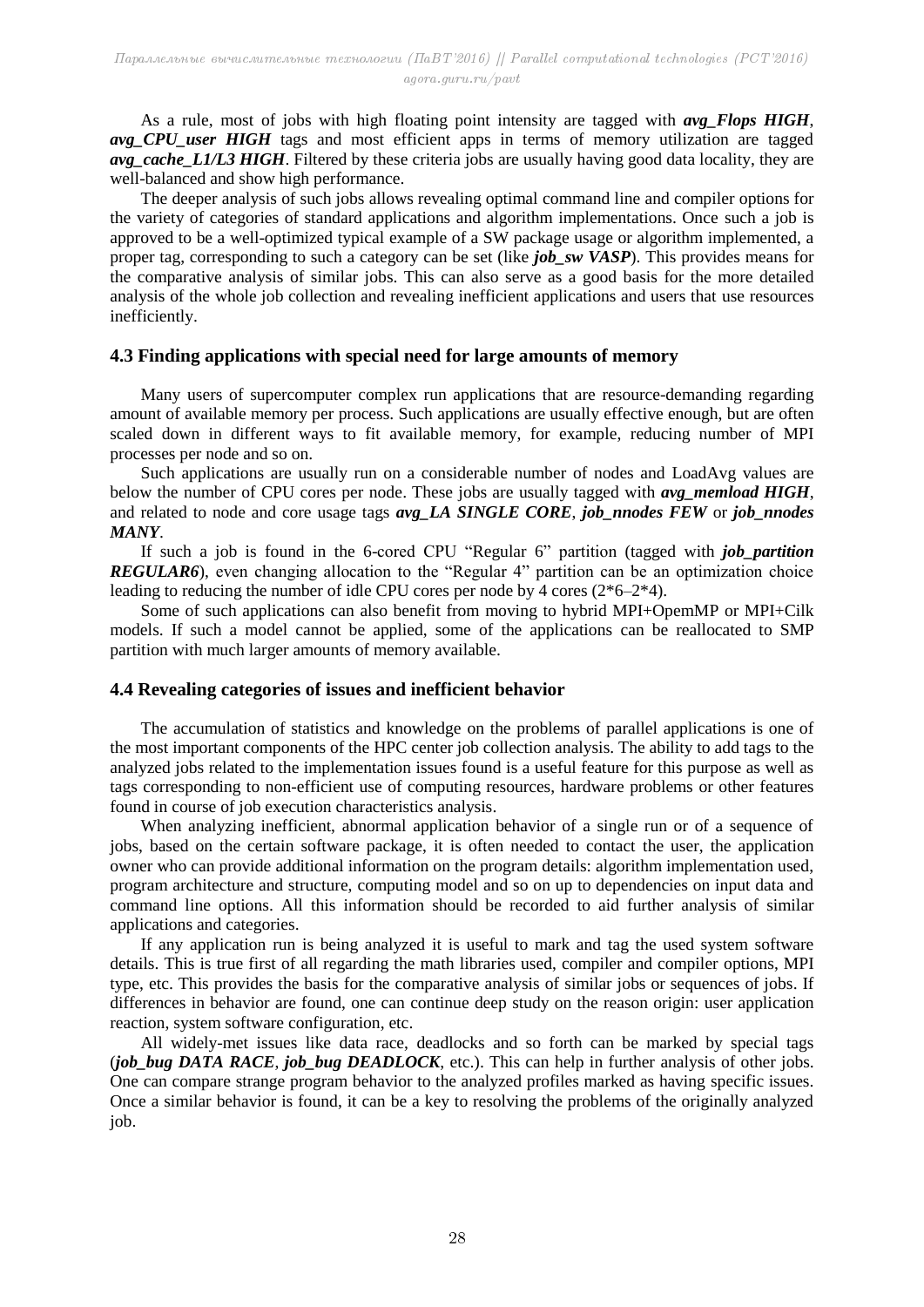# **5. Conclusion and future work**

Close-future plans include implementation of the Octoshell [7] module for full project-oriented workflow support and authentication, thus securing accessibility of the proposed service for any user. We expect it ready by the middle of 2016. By that time we also plan to extend supported tag set and adjust criteria for existing tags if needed.

To sum up, a user-friendly, useful and effective technique for filtration, grouping and further analysis of the whole queued job collection of large-scale HPC systems based on system monitoring and resource manager data is proposed and implemented. The developed tool is evaluated in the everyday practice of the Supercomputer Center of Lomonosov Moscow State University, providing means for effective analysis for any and every user application run. The priceless collection of information on all finished jobs is already being enriched in a 24/7 mode for several month.

## **Acknowledgements**

The work was funded in part by the Russian Found for Basic Research, grants №16–07–00972А, №13–07–00786A, and by the Ministry of Education and Science of the Russian Federation, Agreement No. 14.607.21.0006 (unique identifier RFMEFI60714X0006).

## **References**

- 1. Top50 Supercomputers of Russia and CIS: [http://top50.supercomputers.ru/]. 15.02.2015.
- 2. Top500 Supercomputer sites: [http://top500.org/].15.02.2015.
- 3. Antonov A., Zhumatiy S., Nikitenko D., Stefanov K., Teplov A., Shvets P. Analysis of dynamic characteristics of job stream on supercomputer system Numerical Methods and Programming, 2013. Vol. 14, No. 2., P. 104-108.
- 4. Safonov A., Kostenetskiy P., Borodulin K., Melekhin F. A monitoring system for supercomputers of SUSU // Russian Supercomputing Days International Conference, Moscow, Russian Federation, 28-29 September, 2015, Proceedings. CEUR Workshop Proceedings, 2015. Vol. 1482, P. 662-666
- 5. Stefanov K. et al. Dynamically Reconfigurable Distributed Modular Monitoring System for Supercomputers (DiMMon) // Procedia Computer Science / Elsevier B.V., 2015. Vol. 66, P. 625– 634.
- 6. Nikitenko D. Complex approach to performance analysis of supercomputer systems based on system monitoring data. Numerical Methods and Programming, 2014, Vol. 15, P. 85–97.
- 7. Voevodin V., Zhumatiy S., Nikitenko D. Octoshell: Large Supercomputer Complex Administration System // Russian Supercomputing Days International Conference, Moscow, Russian Federation, 28-29 September, 2015, Proceedings. CEUR Workshop Proceedings, 2015. Vol. 1482, P. 69-83.
- 8. Voevodin Vl., Antonov A., Bryzgalov P., Nikitenko D., Zhumatiy S., Sobolev S., Stefanov K., Voevodin Vad. Practice of "Lomonosov" Supercomputer // Open systems, 2012. No. 7, P. 36–39.
- 9. Zhumatiy S., Nikitenko D. Approach to flexible supercomputers management // International supercomputing conference Scientific Services & Internet: all parallelism edges, Novorossiysk, Russian Federation, 23-28 September, 2013, Proceedings. MSU, 2013. P. 296–300.
- 10. Voevodin Vl. Supercomputer situational screen // Open systems, 2014. No. 3, P. 36–39.
- 11. Shvets P. , Antonov A., Nikitenko D., Sobolev S., Stefanov K., Voevodin Vad., Voevodin V., Zhumatiy S. An Approach for Ensuring Reliable Functioning of a Supercomputer Based on a Formal Model. 11th Int. Conference on Parallel Processing and Applied Mathematics, Krakow, Poland, 6-9 September, 2015. Proceedings.